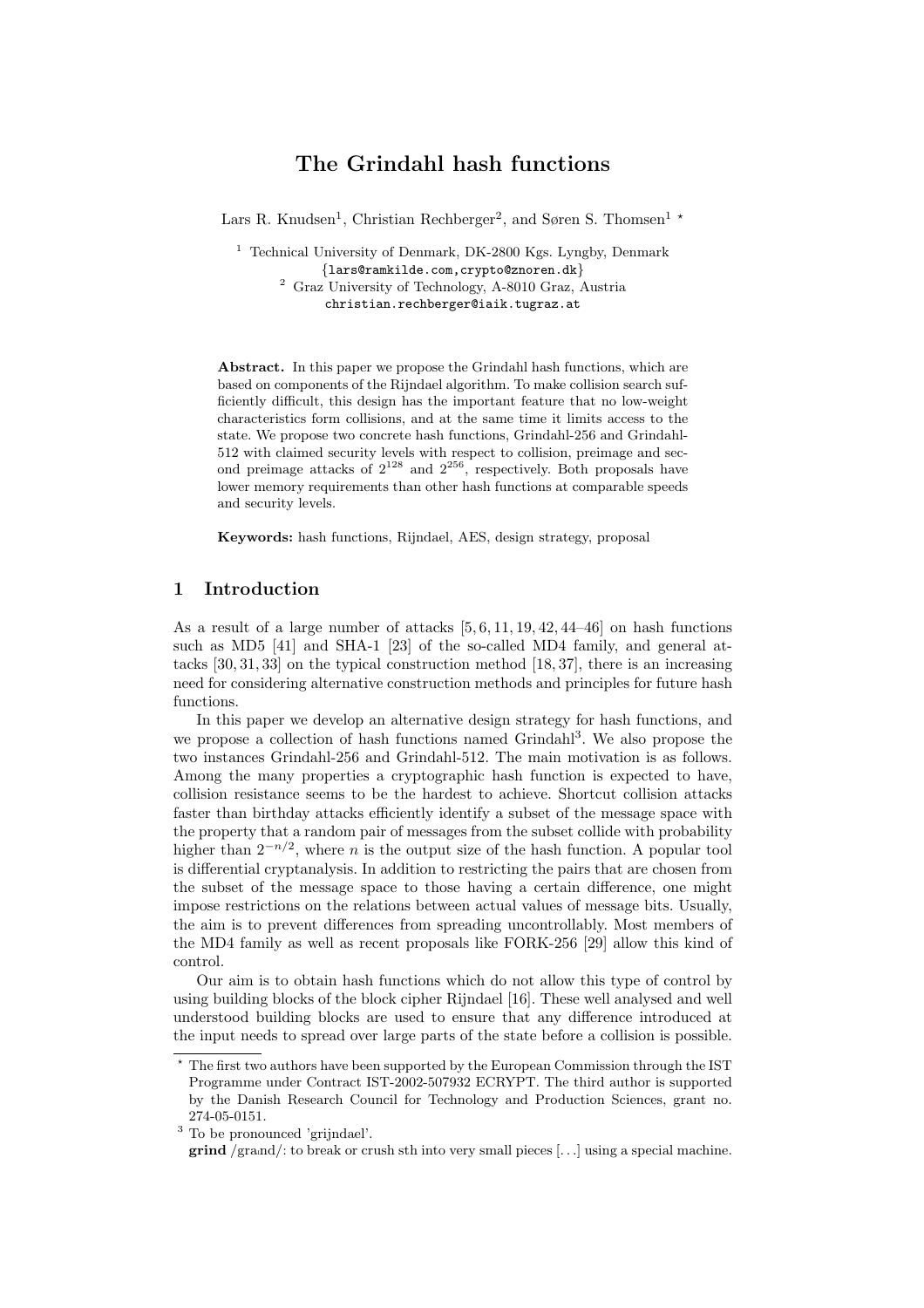While aiming for a security level up to the birthday bound for collision and (second) preimage attacks, we obtain speeds comparable to members of the SHA-2 family [24], but with a fundamentally different design and lower memory requirements for an implementation. Additionally, the computational overhead for small messages compares favourably to other design strategies.

Our design has a structure similar to some of those of J. Daemen (et al.) such as SubHash and StepRightUp [14], Panama [15], and the recent proposal Ra- $DIOGATÚN [4]$ . The similarity lies in the way small pieces of message via a round function sequentially update a state in an invertible fashion.

Apart from being hash function proposals, we describe how our proposals can be turned into compression functions accepting only a fixed-size input. In order to test and develop cryptanalytic methods, variants with reduced cryptographic strength are helpful. For the MD4 family of hash functions, changing the number of rounds serves this purpose very well. Our design allows for such simple modifications and we encourage the reader to analyse such simpler variants. See Appendix B for suggestions.

# 2 The Grindahl design

In this section we present our proposal for a collection of hash functions. We start off with a description of the general design strategy which we call "Concatenate-Permute-Truncate". This design principle was first proposed by R. Merkle and used in his hash function Snefru [38], and it requires the existence of a non-linear permutation. We propose a highly parameterisable permutation hence in effect a collection of non-linear permutations, in Section 2.3. The general design and our proposed permutations together form the Grindahl hash functions. Concrete proposals are presented in Section 3.

#### 2.1 General strategy

The proposal of this paper was conceived from the following general design strategy for an *n*-bit hash function. In the following, we denote by  $m$  the *state size*, and by b the message size. We require  $m \geq n$  and  $b > 0$ . We denote by trunc<sub>k</sub> $(x)$  the least significant k bits of x. Let  $P: \{0,1\}^{m+b} \to \{0,1\}^{m+b}$  be a non-linear permutation, and let  $s_0$  be the *initial state* with  $|s_0| = m$ .

The principle behind our design is "Concatenate-Permute-Truncate"; let d be the message (appropriately padded) to be hashed, and split  $d$  into  $t$  blocks of  $b$  bits, i.e.  $d = d_1 || \cdots || d_t$ ,  $|d_i| = b$ . Then for  $0 < i \leq t$  do

 $S_i \leftarrow d_i || s_{i-1}$  (Concatenate) (1)

$$
\hat{S}_i \leftarrow P(S_i) \tag{2}
$$

$$
s_i \leftarrow \text{trunc}_m(\hat{S}_i) \tag{3}
$$

Hence, a message block is concatenated with the state to form what we shall call the extended state, on which some permutation  $P$  is applied. Subsequently, the extended state is truncated down to the new state. The steps  $(1)$ – $(3)$  form an *input round*.

We define an output transformation consisting of *blank rounds* and a truncation step at the end. Blank rounds are defined as follows. For  $t < i \leq t + \nu_{\text{br}}, \nu_{\text{br}} \geq 0$ , do

$$
\hat{S}_i \leftarrow P(\hat{S}_{i-1}).
$$

Hence, the blank rounds work only on the extended state, which means that in the processing of the final message block  $d_t$ , (3) above can be omitted. Finally, the output of the hash function is  $\text{trunc}_n(\hat{S}_{t+\nu_{\text{br}}})$ .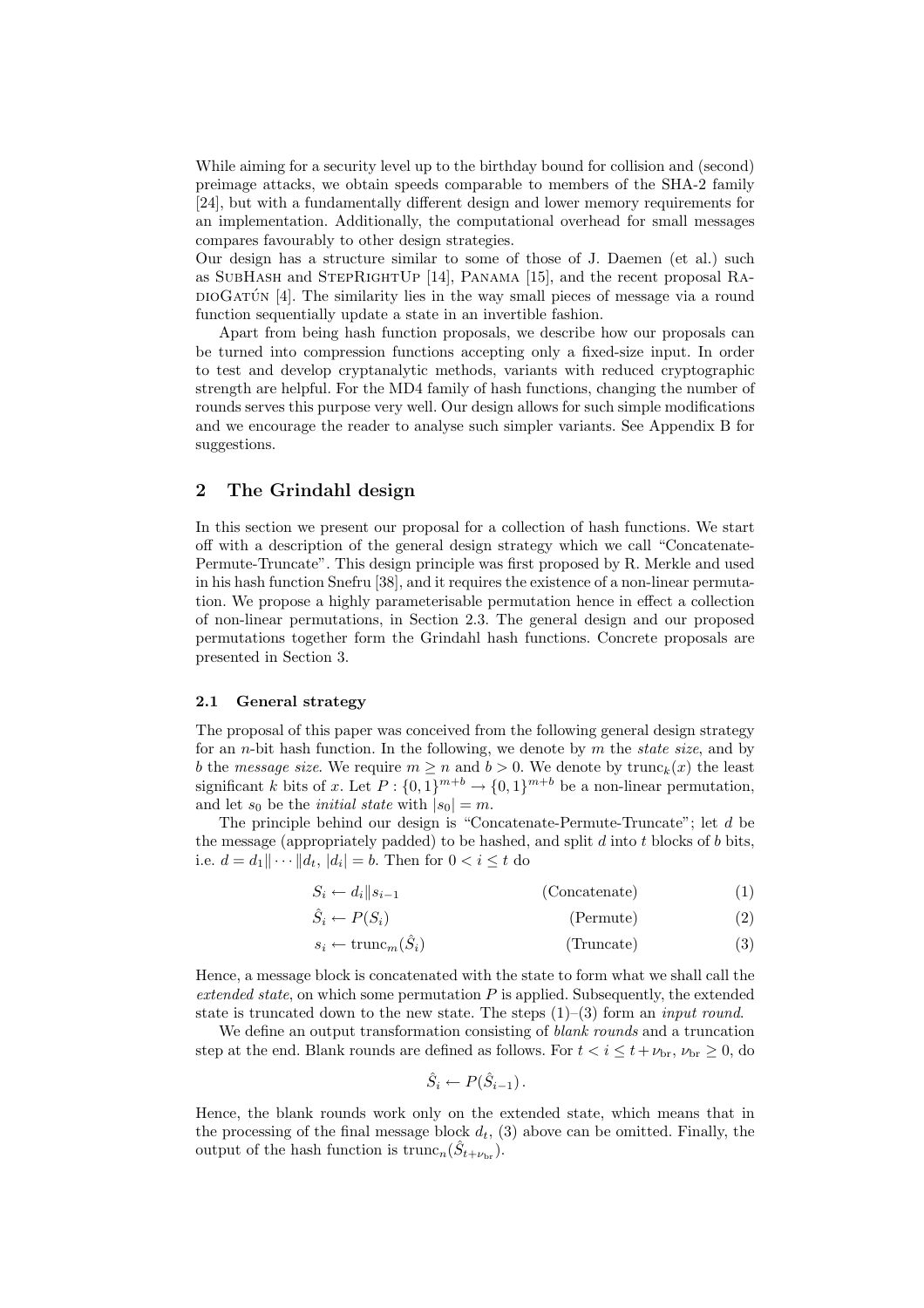### 2.2 Invertibility

Assuming that the permutation  $P$  is invertible, the hash function is not one-way in the sense that for a given output, some initial state and a message producing that output can be easily found. However, this does not directly give rise to proper (second) preimage attacks. If  $P$  has sufficient cryptographic properties then an attacker will have no control over the initial state obtained.

The success probability of meet-in-the-middle attacks is affected in part by the value of  $m$  above. If no weaknesses of  $P$  are exploited then internal collision attacks (collisions before the blank rounds) and meet-in-the-middle attacks have complexity  $2^{m/2}$ . If one requires that no (second) preimage attacks better than a brute force search exist, then one has to choose  $m \geq 2n$ .

#### 2.3 Design approach for the permutation

A well-known family of permutations is the block cipher algorithm Rijndael [16], a subset of which was adopted as the Advanced Encryption Standard (AES) by the US government in 2001 [25]. What follows is an approach that uses the design principle of Rijndael to build a permutation to be used in our hash proposal. This bears some resemblance to the leak-extraction method of the stream cipher LEX [8] or the message authentication code framework ALRED [17].

We operate with a more general description of the algorithm than Rijndael itself. As in Rijndael, we view the (in our case extended) state as a matrix of bytes, although here the extended state is a matrix  $\alpha$  of  $\nu_{rw}$  rows and  $\nu_{cl}$  columns of bytes. The entries of  $\alpha$  are denoted by  $\alpha_{i,j}$ , meaning the entry in row i, column j (numbering starts from zero, and indices are always to be reduced modulo  $\nu_{rw}$  and  $\nu_{\rm cl}$ , respectively). Hence, the extended state is the matrix

$$
\alpha = \begin{bmatrix} \alpha_{0,0} & \alpha_{0,1} & \cdots & \alpha_{0,\nu_{c1}-1} \\ \alpha_{1,0} & \alpha_{1,1} & \cdots & \alpha_{1,\nu_{c1}-1} \\ \vdots & \vdots & \ddots & \vdots \\ \alpha_{\nu_{rw}-1,0} & \alpha_{\nu_{rw}-1,1} & \cdots & \alpha_{\nu_{rw}-1,\nu_{c1}-1} \end{bmatrix}.
$$

We assume that b is a multiple of 8, and we define  $\nu_{\rm mb} = b/8$  as the number of bytes in a message block. Hence, according to (3) and (1), in the process of truncation followed by concatenation (with the following message block),  $\nu_{\rm mb}$  extended state bytes are overwritten. These extended state bytes do not have to be computed in all except the last input round.

The reader is expected to be familiar with the transformations defined in the Rijndael specification [16]. Here we adopt the new names introduced in the actual standard [25], i.e. SubBytes, ShiftRows, MixColumns and AddRoundKey.

We do not use AddRoundKey directly in this design. Instead, we introduce a related transformation, AddConstant. We now comment on the four transformations used in the Grindahl design. See also Fig. 1.

SubBytes. The non-linear substitution function SubBytes is defined exactly as in the Rijndael specification, i.e. we use the same S-box.

ShiftRows. The ShiftRows transformation cyclically shifts bytes a number of positions along each row. We introduce the *rotation constants* as the  $\nu_{rw}$ -tuple ( $\rho_0$ ,  $\rho_1$ ,  $\ldots, \rho_{\nu_{\text{rw}}-1}$  of integers,  $0 \leq \rho_i < \nu_{\text{cl}}$ , with the meaning that in row *i* bytes should be cyclically shifted  $\rho_i$  positions to the right. (Hence, with this definition the rotation constants of Rijndael are  $(0, 3, 2, 1)$ .

MixColumns. The transformation MixColumns is defined as in the Rijndael specification whenever  $\nu_{rw} = 4$ . For other values of  $\nu_{rw}$ , the transformation must be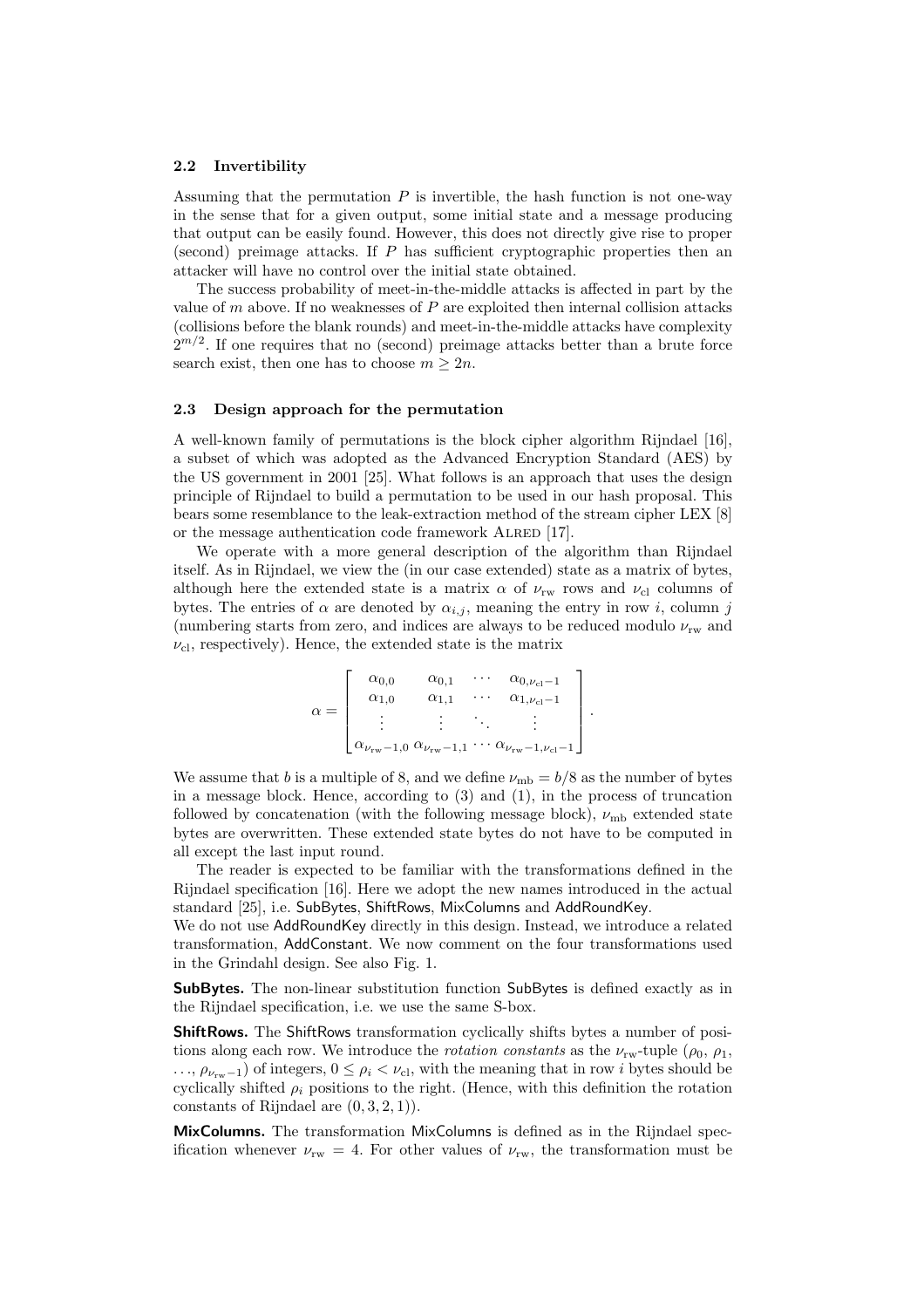

Fig. 1: The four transformations on the extended state. Here an example with an extended state of 4 rows and 7 columns.  $\Sigma$  is the S-box, and example rotation constants are  $(1, 2, 3, 5).$ 

redefined. The important property of maximal difference propagation should be maintained: when a difference is introduced to  $k > 0$  bytes in a column before MixColumns, the effect should be that after MixColumns at least  $\nu_{rw} - k + 1$  bytes have changed.

AddConstant. As mentioned we replace the AddRoundKey transformation known from the Rijndael design by AddConstant, which introduces asymmetry to each round: Let  $\alpha$  be the extended state matrix, and let M be some matrix of the same size. Then define AddConstant as

$$
\mathsf{AddConstant}(\alpha) = M \oplus \alpha.
$$

We note that if an extended state consists of  $\nu_{\rm cl}$  equal columns, then by defining e.g.,  $M = 0$  the extended state will still consist of  $\nu_{\rm cl}$  equal columns after one round. By flipping some bits of the extended state we can circumvent this property.

The four transformations operate on a matrix of bytes. However, given an invertible mapping from an extended state to a bit string, we may also apply them on bit strings. The mapping from a bit string to an extended state matrix is done as follows. Let x be an  $(8\nu_{rw}\nu_{cl})$ -bit string. Map this into an extended state  $\alpha$  by splitting x into  $\nu_{rw}\nu_{cl}$  8-bit chunks  $x_0, \ldots, x_{\nu_{rw}\nu_{cl}-1}$ , and then let  $\alpha_{i,j} = x_{i+\nu_{rw}j}$ ,  $0 \leq i < \nu_{\text{rw}}$  and  $0 \leq j < \nu_{\text{cl}}$ . This mapping has a natural inverse.

Given appropriate definitions of the four transformations we define the permutation  $P$  as

$$
P(\alpha)
$$
 = MixColumns  $\circ$  ShiftRows  $\circ$  SubBytes  $\circ$  AddConstant( $\alpha$ ).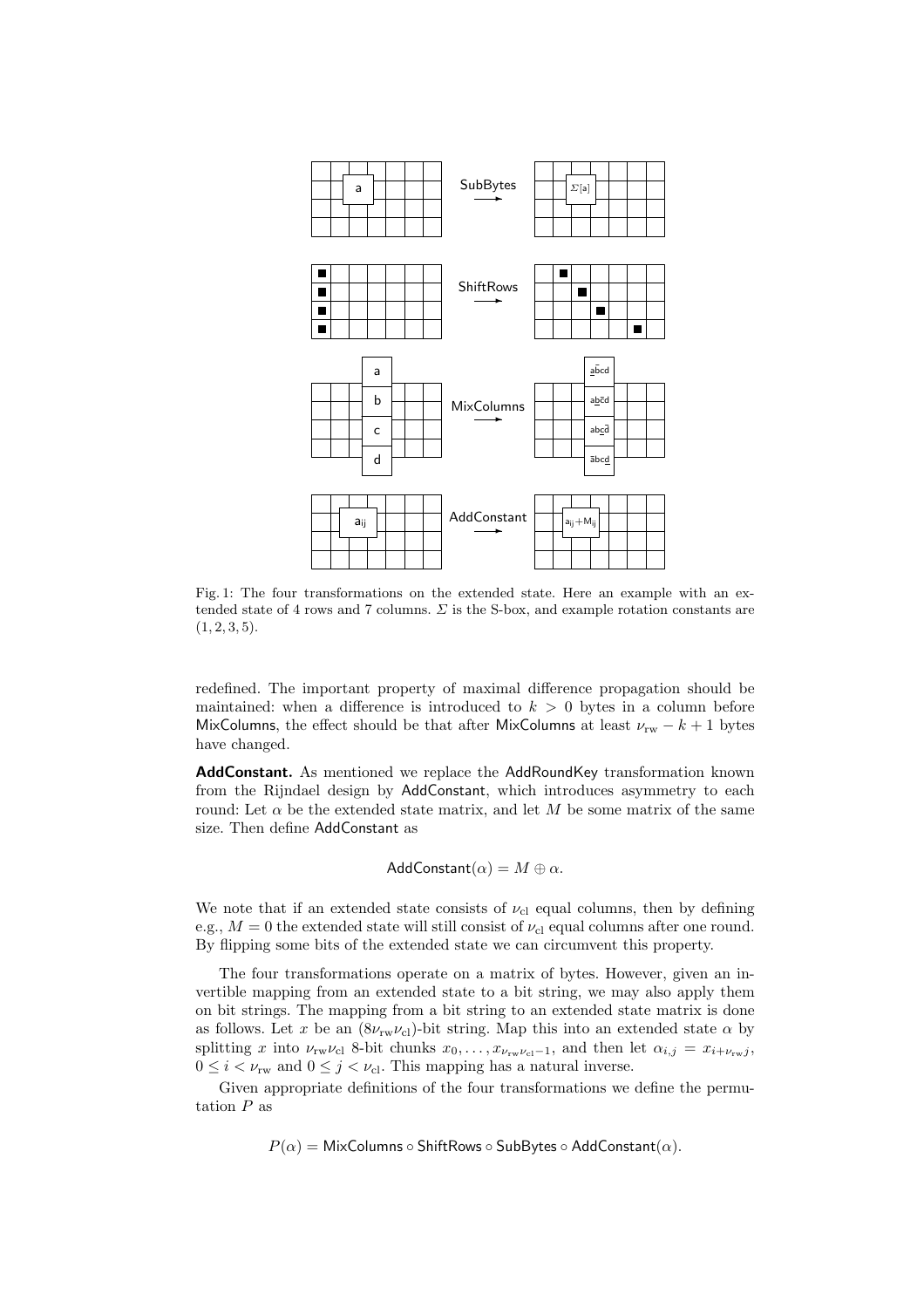#### 2.4 Birthday attacks

If  $P$  were an ideal permutation, then internal collisions and (second) preimages would have complexity  $2^{m/2}$ . However, P is obviously not ideal. In fact, it is easy to see that the complexity of e.g. an internal collision attack for this choice of  $P$  is at most  $2^{(m-b)/2}$ : assume that the first column of the matrix is overwritten by the message input. Compute the extended state before the blank rounds of a number of different messages. Now append two constant blocks to all messages. The first constant message block overwrites the first column of the extended state. Then the permutation is applied, where ShiftRows moves  $\nu_{rw}$  bytes into the first column of the extended state, and subsequently MixColumns mixes the bytes in the column. The second constant message block overwrites this column. This means that if two extended states agree on all bytes except the first column and the bytes that are moved into the first column by the first constant message block, then the two extended states will agree on all bytes after the second constant message block. The expected number of messages needed for this attack to succeed is  $2^{(m-b)/2}$ . In fact this approach can be generalised to every way of mapping an input message to the extended state.

Since the permutation is invertible, the entire hash function is invertible, and hence meet-in-the-middle attacks can be applied: Compute the intermediate (extended) state for  $2^{(m-b)/2}$  different messages all having the same last two blocks. Given a target image of the hash function, compute in the backward direction the intermediate state for the same number of message suffices. With good probability, there is a match between the two sets of intermediate states. This yields a (second) preimage with complexity about  $2^{(m-b)/2}$ .

#### 2.5 Design parameters for the permutation

We now present some considerations with respect to the design parameters introduced above.

Rotation constants. The rotation constants used in ShiftRows should be chosen carefully. Most importantly, the rotation constants should ensure that the entire state depends on the message input as quickly as possible when considering that the first  $\nu_{\text{mb}}$  bytes of the state are overwritten by message input in every round. This means, for instance, that  $\rho_i$ ,  $0 \leq i < \nu_{\text{mb}}$ , cannot be 0, and that  $\rho_i \neq \rho_j$ whenever  $i \neq j$ .

Several tuples of rotation constants ensure full diffusion after the same (minimum) number of rounds  $\mu$ . However, of these some are better than others in the sense that a larger part of the state depends on every message byte after  $\mu - 1$ rounds, after  $\mu - 2$  rounds etc. In Appendix C we suggest a method for choosing rotation constants given a particular geometry of the extended state.

**State geometry.** Parameters that affect the size  $m$  of the state should be chosen with Section 2.4 in mind. Usually designers of hash functions aim for full (second) preimage resistance, meaning these have expected complexity  $2<sup>n</sup>$ . We have chosen to accept a lower complexity, since it is already required that  $n$  is large enough to resist birthday collision attacks, which have complexity  $2^{n/2}$ . Other hash functions have been proposed and standardised, for which (second) preimage resistance is lower than for an ideal hash function, e.g., the MDC-2 construction [39] which has preimage complexity at most  $2^{3n/4}$  [40]. Appendix A discusses known generic attacks that depend on the state size. By adjusting the state geometry accordingly, resistance against these attacks can be achieved conveniently.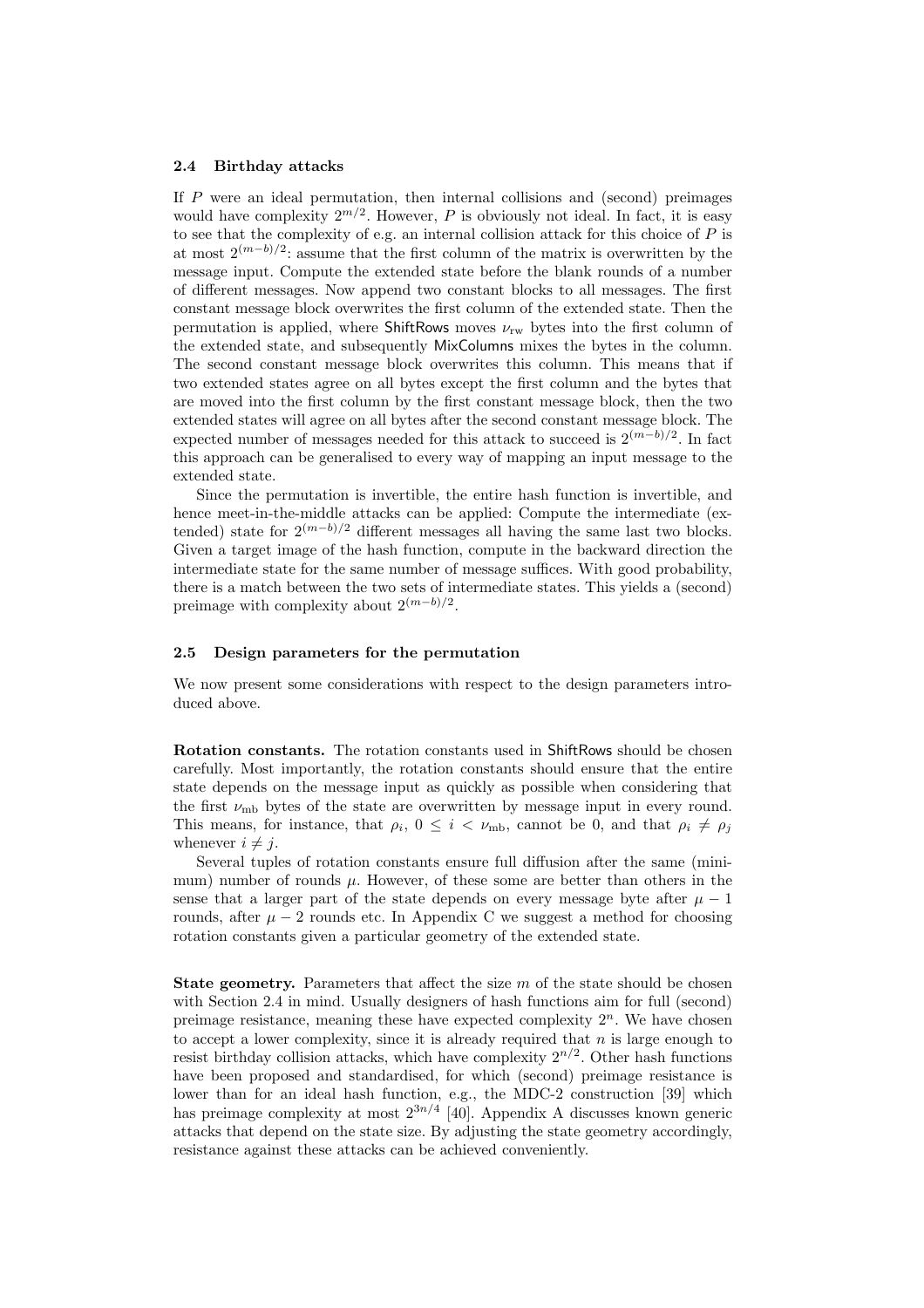Choices for  $\nu_{rw}$  and  $\nu_{cl}$  are a trade-off between two distinct properties. If the two numbers are about the same, diffusion happens faster than with more columns than rows. On the other hand, with a wider state and only a single column being used for message input, the birthday attack as described above has a higher complexity, and hence the extended state need only be slightly larger than the output. For implementation purposes it makes sense to choose  $\nu_{rw}$  to be a multiple of 4, since then on a 32-bit machine SubBytes and MixColumns can be performed in one by table lookups.

### 2.6 Design parameters for the output transformation

The number  $\nu_{\text{br}}$  of blank rounds in the output transformation should be chosen such that the last message block affects all output bytes.

It might be desirable that the output transformation have the property that when given only black-box access to it, one is unable to distinguish the output transformation from a pseudo-random function. It is unclear how useful this property is in practice, since the output transformation is invertible (by guessing the discarded state bytes), but it would seem to complicate attempts at finding external collisions.

With  $\nu_{\rm br}$  blank rounds, the actual number of invocations of P after the last message block is concatenated with the state is  $\nu_{\rm br} + 1$ . During these rounds, no extended state bytes are overwritten by message input. Hence, if the requirement above is fulfilled after  $\mu$  rounds, then one should choose  $\nu_{\rm br} \geq \mu - 1$ . Suggestions for actual values for  $\nu_{\rm br}$  are given in Sections 3.1 and 3.2.

# 3 Proposals for hash functions

We propose concrete instantiations of the design strategy presented in Section 2. Hash functions with 256-bit and with 512-bit output size are given in Sections 3.1 and 3.2, respectively. For both proposals, the initial state is the all-zero state, and padding is performed as described in Section 3.3. Additionally we give a preliminary security analysis in Section 3.4.

In the following, constant bytes (or elements of  $\mathbb{F}_{256}$ ) are written in hexadecimal using this font, e.g., c5.

# 3.1 Grindahl-256

Grindahl-256 is defined as follows. Let the parameters have the following values:  $\nu_{\text{rw}} = 4$ ,  $\nu_{\text{cl}} = 13$ ,  $\nu_{\text{mb}} = 4$ ,  $\nu_{\text{br}} = 8$ . Hence, the extended state has 4 rows and 13 columns, and the message input is 32 bits in size. In the truncation/concatenation process these overwrite the contents of the first column of the extended state. The proposal has 8 blank rounds in the output transformation.

The rotation constants used in the ShiftRows transformation are  $(1, 2, 4, 10)$ , chosen by the method described in Appendix C. For these rotation constants every message byte affects the entire extended state after four rounds. SubBytes and MixColumns are defined as in Rijndael, and AddConstant is defined simply as

$$
\alpha_{3,12}\leftarrow \alpha_{3,12}\oplus 01.
$$

Security claim. We claim that the effort to find collisions, second preimages and preimages is of the order of 2<sup>128</sup> iterations.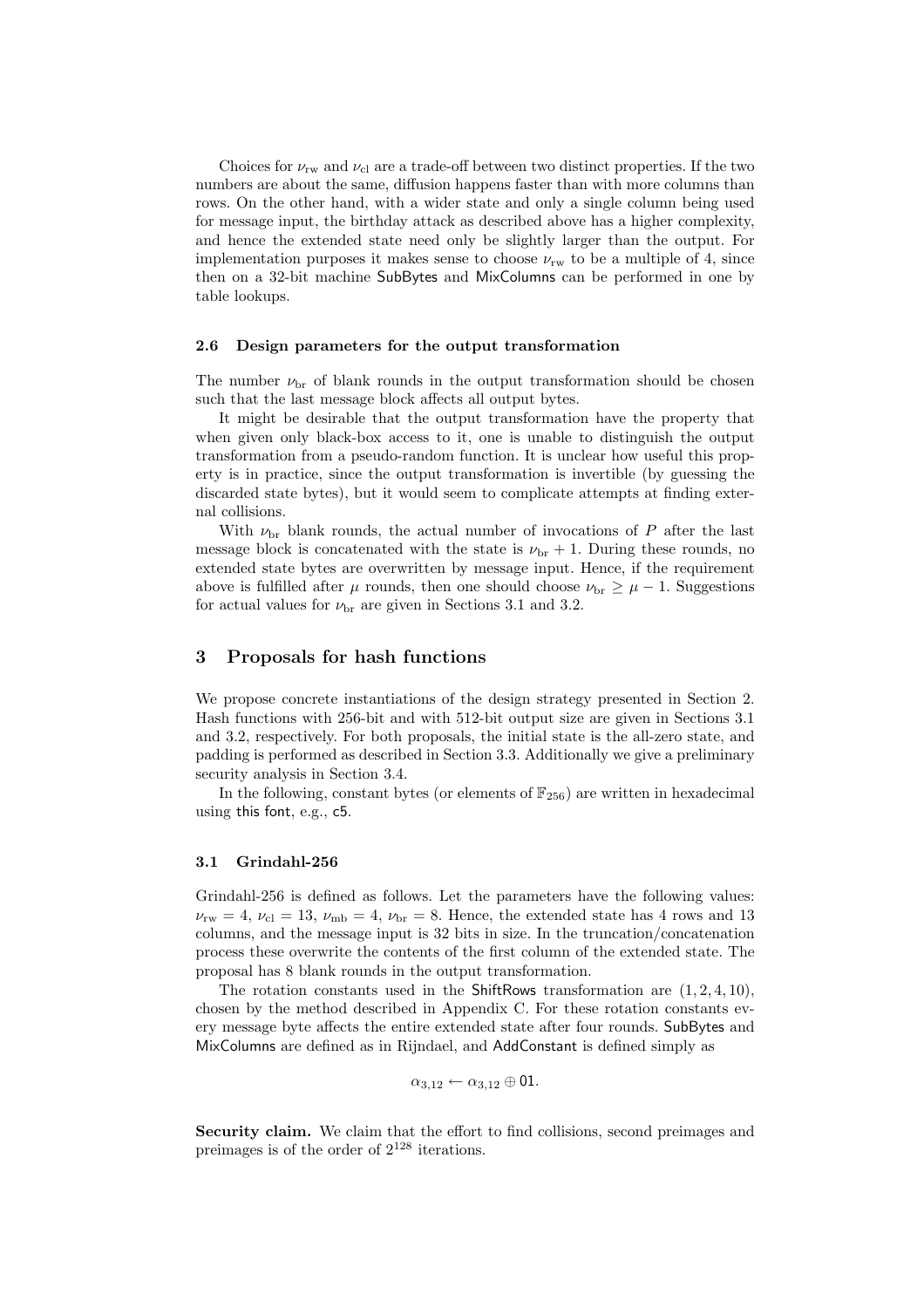### 3.2 Grindahl-512

We also propose the 512-bit hash function Grindahl-512. For this variant, we propose the following parameter values:  $\nu_{rw} = 8$ ,  $\nu_{cl} = 13$ ,  $\nu_{mb} = 8$ ,  $\nu_{br} = 8$ . In other words, the state has 8 rows and 13 columns, and the message input is 64 bits in size, corresponding to the first column of the extended state. The output transformation contains 8 blank rounds.

The proposed rotation constants for ShiftRows are  $(1, 2, 3, 4, 5, 6, 7, 8)$ , which cause full diffusion after three rounds (these were chosen according to Appendix C). MixColumns has to be redefined since the extended state contains 8 rows. We define this transformation as

 $MixColumns(\alpha) = A \cdot \alpha$ ,

with

$$
A = \begin{bmatrix} 02 & 0c & 06 & 08 & 01 & 04 & 01 & 01 \\ 01 & 02 & 0c & 06 & 08 & 01 & 04 & 01 \\ 01 & 01 & 02 & 0c & 06 & 08 & 01 & 04 \\ 04 & 01 & 01 & 02 & 0c & 06 & 08 & 01 \\ 01 & 04 & 01 & 01 & 02 & 0c & 06 & 08 \\ 08 & 01 & 04 & 01 & 01 & 02 & 0c & 06 \\ 06 & 08 & 01 & 04 & 01 & 01 & 02 & 0c \\ 0c & 06 & 08 & 01 & 04 & 01 & 01 & 02 \end{bmatrix}
$$

.

In this product, bytes are to be considered elements of the field  $\mathbb{F}_{256}$ , which is defined as in Rijndael. This transformation ensures maximal difference propagation, since as in Kijndael. This transformation ensures maximal difference propagation, since<br>the error-correcting code over  $\mathbb{F}_{256}$  with generator matrix  $[I \, A^T]$  is MDS (see e.g., [35]). SubBytes is defined as in Rijndael, and AddConstant is defined as

$$
\alpha_{7,12} \leftarrow \alpha_{7,12} \oplus 01.
$$

Security claim. We claim that the effort to find collisions, second preimages and preimages is of the order of 2<sup>256</sup> iterations.

### 3.3 Padding rule

Padding for both proposals is performed as follows. Append a '1'-bit to the message, and then a number of '0'-bits to fill the last message block. Finally, append a 64-bit representation of the number of message blocks in the padded message. This means that both hash functions can digest messages of size at most  $2^{64} - 1$  message blocks including the padding itself. (Note the difference between this and most existing padding rules in that the number of message blocks is appended rather than the number of message bits.)

#### 3.4 Security analysis

We claim the same security level against collision, preimage and second preimage attacks. We do not know of any (second) preimage attacks with complexity as low as the birthday bound, and we expect the actual security level against these attacks to be higher. However, here we focus on collision resistance.

Collision resistance. Collisions can either be internal or external collisions. In the case of external collisions we believe the number of blank rounds is high enough to rule out any differential with a low number of active bytes. For internal collisions, the complete state which is considerably larger than the output size needs to collide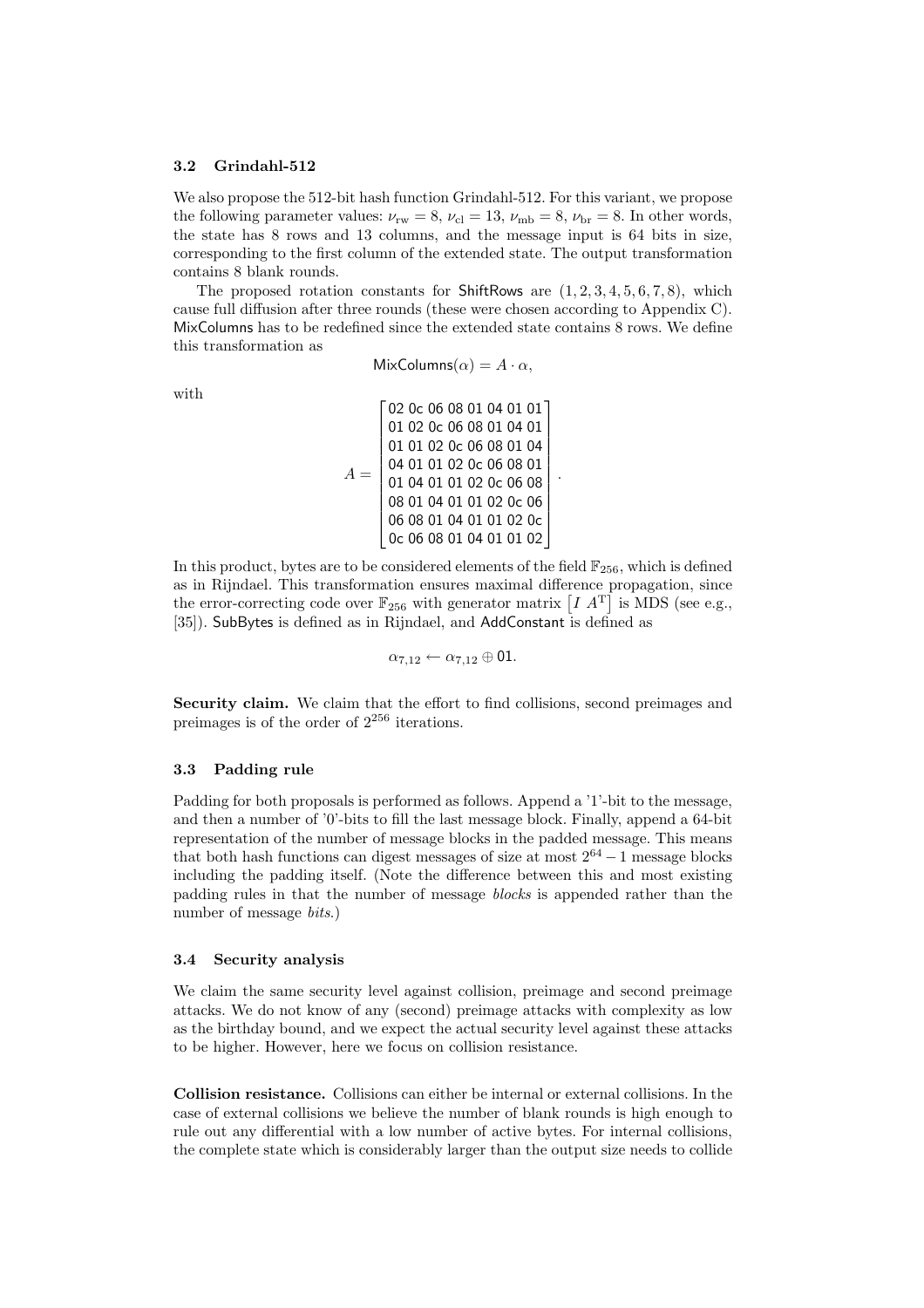for different input messages. Additionally, we give more evidence that shortcut collision finding methods are unlikely. For Grindahl-256, we give a lower bound for the number of rounds to arrive at an internal collision.

Exhaustive search through all possible input difference patterns and difference propagation patterns shows that Grindahl-256 has the following property.

Property 1 An internal collision for Grindahl-256 requires at least 6 input rounds. Moreover, any characteristic starting or ending in the extended state with no difference contains at least one round where at least half the extended state bytes (excluding the first column) are active.

A characteristic leading from a zero-difference state to a collision via different message inputs is given in Appendix D. This characteristic spans 6 rounds, and no shorter characteristic was found in an exhaustive search.

We cannot completely rule out the possibility that high probability characteristics exist, but we believe that a classical differential attack will not be successful.

For Grindahl-512, collisions after 4 input rounds cannot be ruled out with this method. However, due to efficient mixing of the used building blocks, we believe that no low-weight differentials lead to an internal collision.

It remains to be seen if and how methods that improved collision search methods for other hash functions can be adapted to analyse the Grindahl design. Recently developed candidate techniques are message modification as introduced in the cryptanalysis of several members of the MD4 family [44–46], neutral bits as used to speed up collision search for SHA-0 [5], internal meet-in-the-middle techniques as used in the analysis of Tiger [32] or the greedy-like approach as pursued in the analysis of SHA-1 in [10]. They all have in common that they exploit the attacker's knowledge of all intermediate states to improve the effectiveness of traditional differential cryptanalysis. We argue that the building blocks used and the limited direct access to the internal state in the Grindahl design make these techniques difficult to apply efficiently.

A potential attack method. An anonymous reviewer proposed such a method tailored to the Grindahl design. In the following, we give a brief sketch of the proposed method. First, a chain of differentials in which in every round the number of active bytes is low must be found. Given such a differential chain, the attack is launched as follows. In the attack, we do not care about actual differences; we only care about whether there is a difference or not.

For a column containing active bytes to satisfy the differential through the MixColumns transformation, some linear constraints must be satisfied. If the actual differences do not matter, these are the only constraints for a full round. Additionally, the fact that new input bytes do not affect some parts of the state for a limited number of rounds can be exploited. This means that often a (small) number of active bytes can be arbitrary (we call these "neutral bytes"), and the remaining ones are fixed ("control bytes"). A neutral byte may later be used as a control byte to ensure that a characteristic is followed. Given that every round introduces up to four neutral bytes, this attack may or may not be applicable. It seems hard to make use of a neutral byte that has been through several S-boxes, since (1) the S-box is non-linear, and so one cannot deterministically select a given output difference by a given input difference, and (2) after a number of S-boxes a message byte affects a large part of the state, and hence it becomes less useful as a control byte. We leave it as an open problem to investigate the feasibility of this attack.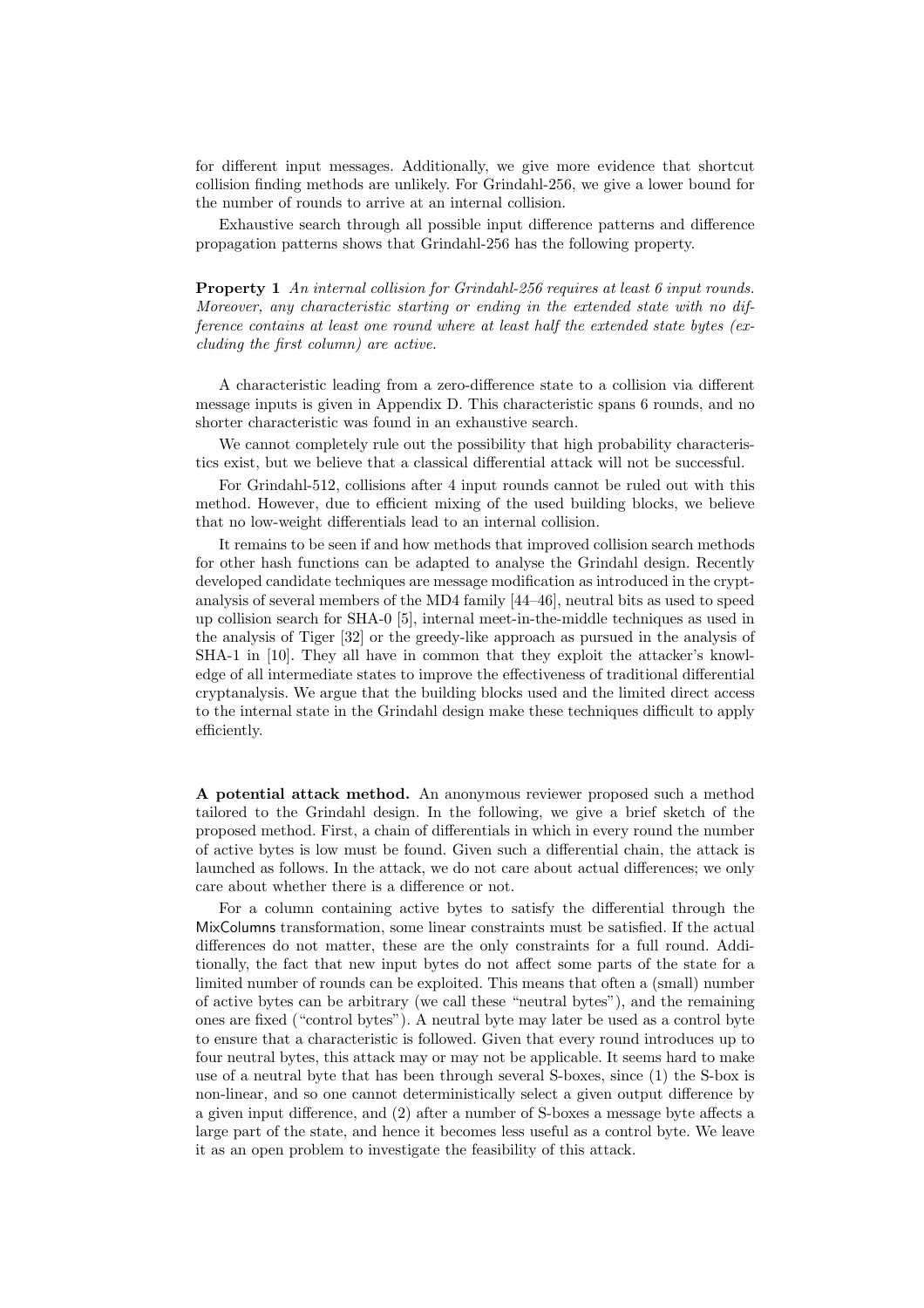# 4 Designing secure compression functions

Any proposal following the Grindahl design strategy of hash functions accepting variable length inputs can easily be turned into a compression function for fixed length inputs. Let  $H$  be an instance of the Grindahl hash functions with initial state  $s_0$ , where padding is omitted. Hence,  $H$  accepts only messages of size an integer multiple of  $b$  in bits. Let the output size of  $H$  be n. Based on  $H$ , define a compression function  $h: \{0,1\}^{tb} \to \{0,1\}^n$ , where t is an integer greater than  $n/b$ , as  $h(x) = H(x)$ .

Note that here, the compression function is defined as taking only one input, whereas usually one thinks of a compression function as taking two inputs, a chaining value and a message block. We think it makes good sense to treat the two inputs as one: in most modes of operation of the compression function an attacker is expected to have the same control over the chaining value as over the message. In practice we would suggest that the two inputs are simply concatenated, and hence if we instead describe the compression function as  $h: \{0,1\}^n \times \{0,1\}^{tb-n} \to \{0,1\}^n$ , then we would define h as  $h(c, x) = H(c||x)$ .

The choice of t implies a certain trade-off between speed and security. By decreasing  $t$  security is increased, but speed is reduced since in effect the rate of blank rounds to input rounds increases.

If an additional input (e.g., a salt, a key or a counter) to the compression function is required, then we suggest that this is prepended to the chaining/message input. This way, many of the newly proposed modes of operation which turn a secure compression function into a secure hash function are directly applicable to our proposal. We now describe instances of our design strategy acting as a compression function to be used with modes like Merkle-Damgård  $[18, 37]$ , EMD  $[2]$ , randomized hashing [28], HAIFA [7] etc.

Compression function mode for concrete proposals. We suggest compression function modes for both Grindahl-256 and Grindahl-512 by letting t above be equal to  $40+s$ . Here s denotes the number of input blocks used for an additional input, with the possibility of  $s = 0$ . Hence, the compression functions both take  $(40+s)\nu_{\rm mb}$ byte inputs. This corresponds to 1280+32s bits and 2560+64s bits for Grindahl-256 and Grindahl-512, respectively. Of these, respectively 1024 and 2048 bits form the message input, and the rest is reserved for chaining input and, if applicable, a salt/key/counter.

# 5 Implementation

Implementations of Grindahl can directly inherit most of the extensive research done to optimise implementations of the AES block cipher on different platforms. Also side-channel attacks might be an issue if a hash function is used to process secret key material, be it as a key-derivation-function (KDF) or as a hash-based message authentication code (MAC). Here we refer to extensive work done to protect implementations of the AES against these kinds of attacks, e.g. a very fast bit-sliced AES implementation immune to timing attacks [36].

# 5.1 Software performance

One usually defines the rate of a hash function based on a block cipher as the number of blocks that are processed for each block encryption. We may do the same here, except that we have to take into account the extended state size, and the fact that  $\nu_{\rm mb}$  bytes are processed per round, whereas in AES-128, 16 bytes are processed for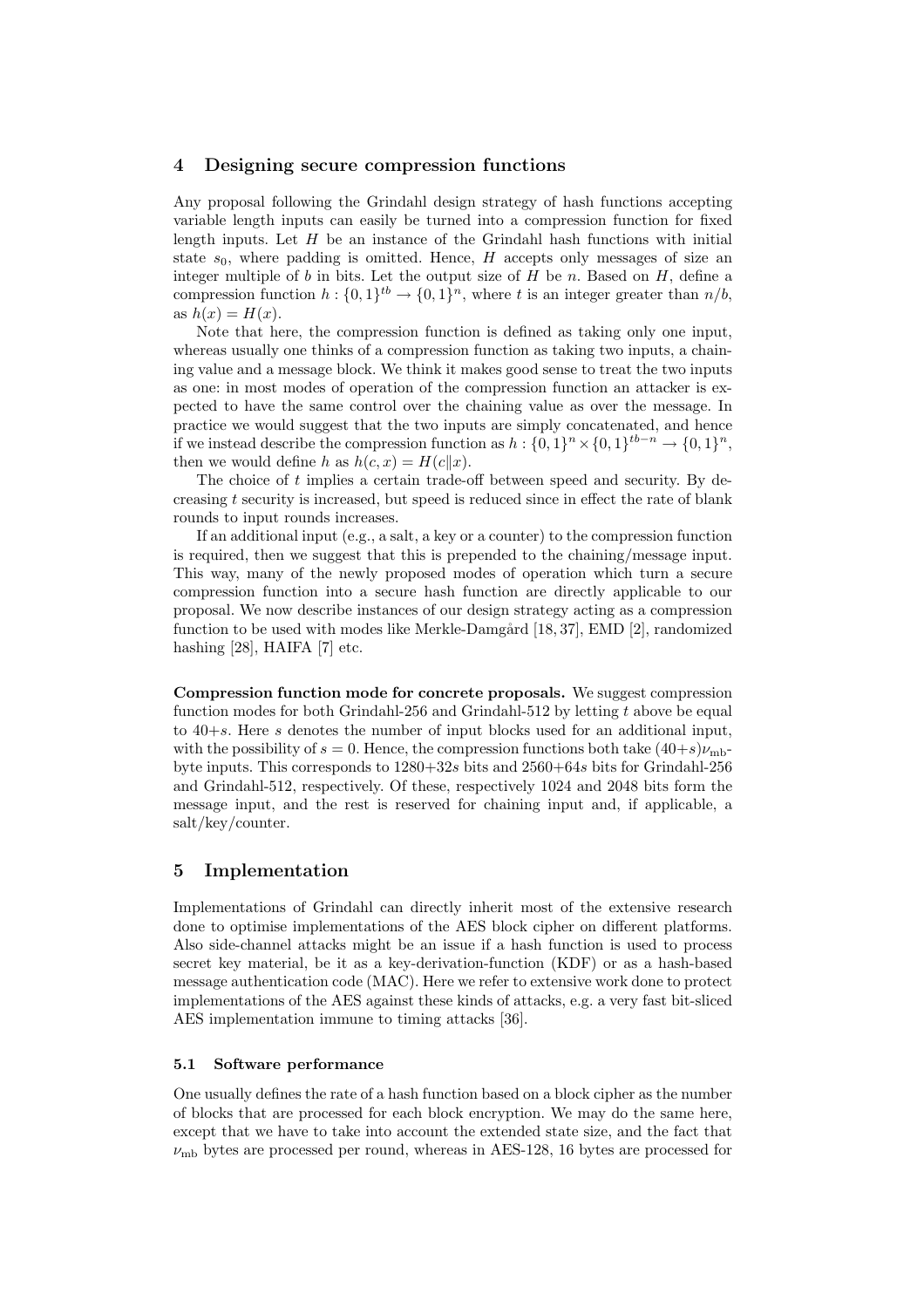every 10 rounds. Hence, the rate of a Grindahl instance is  $\frac{10\nu_{\text{mb}}}{\nu_{\text{rw}}\nu_{\text{cl}}-\nu_{\text{mb}}}$ . Here we also take into account that the  $\nu_{\text{mb}}$  bytes that are overwritten by the following message block do not have to be computed. As an example, the rate of both Grindahl-256 and Grindahl-512 is 5/6.

In an optimised software implementation of Grindahl- $n$  on a 32-bit platform,  $n/64$  tables of 256 32-bit words are needed. In the discussion (Section 5.4) on memory requirements this is not taken into account as the need for these tables is a consequence of the optimisation only.

Implementation report. Grindahl-256 has been implemented in C on a 32-bit Pentium 4 processor. It runs at about 32 cycles/byte. This might be compared with the Rijndael-128 implementation from the Crypto++ [13] package, which, according to the website, performs at about 33 cycles/byte on a Pentium 4. As expected, performance is similar. For additional comparison, on the same platform SHA-256 is benchmarked at about 45 cycles/byte [13]. As with Rijndael, we expect that hand-optimised implementations will improve performance by a factor up to about 2. Grindahl-512 is more suited for 64-bit architectures, and here we expect its speed to be similar to Grindahl-256 on a 32-bit architecture.

Program code and test vectors. The interested reader may find C implementations of and test vectors for Grindahl-256 and Grindahl-512 at [27].

# 5.2 On hardware implementations

For passively powered designs, the number of active registers/logic per clock cycle should be small. In contrast to the MD4 family, the Grindahl hash function design allows for hardware designs with a small data path width without penalties. Also, compared to the MD4 family and other proposals a smaller number of registers is needed in the Grindahl design, which allows for low-cost and low-power implementations. In addition, various trade-offs towards high speed are possible, utilising the many implementation options already pioneered for the AES and benefiting from the smaller number of needed registers.

Regarding low-cost hardware implementations, based on [21] we estimate area requirements to about 5-6,000 gate equivalents for Grindahl-256. This compares favourably with the smallest known SHA-256 implementation [20], which requires more than 10,000 gate equivalents.

### 5.3 On hashing small messages

The blank rounds add fixed costs even for very small messages. However, in absolute terms, for both Grindahl-256 and Grindahl-512 it is equivalent to only 32 bytes of additional padding. Note that members of the SHA-2 family operate on input blocks of size 64 or 128 bytes. Hence, given the much smaller input block size of 4 (or 8) bytes, small messages are still handled more efficiently.

# 5.4 Memory requirements

Due to the small message blocks, the needed working memory for Grindahl-256 and Grindahl-512 is small. This certainly suits implementations in constrained environments. It is interesting to note that implementations of the Grindahl strategy need only  $b + m$  bits of working memory. Implementations of the MD4 family, on the other hand, require  $b + 2m$  bits of memory, where usually  $b = 512$  and m is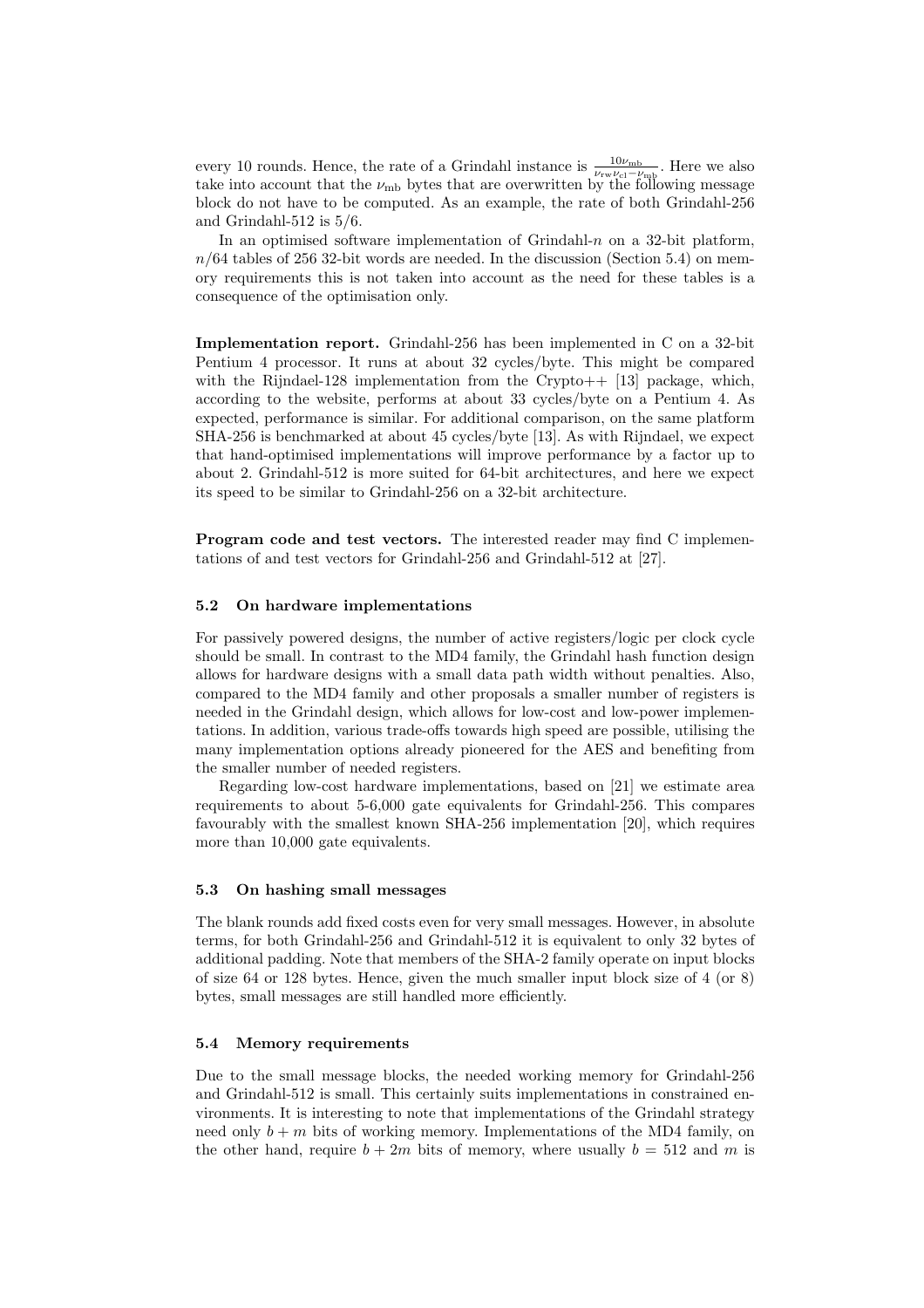| 128-bit security      |               | 256-bit security   |        |  |
|-----------------------|---------------|--------------------|--------|--|
| name                  | memory   name |                    | memory |  |
| Grindahl-256          |               | $416$ Grindahl-512 | 832    |  |
| <b>SHA-256</b>        |               | 1024 SHA-512       | 2048   |  |
| RADIOGATÚN-14         |               | 812 RADIOGATÚN-27  | 1566   |  |
| <b>FORK-256</b>       |               | 1280 WHIRLPOOL     | 1536   |  |
| $\rm LASH\text{-}256$ |               | 1536 LASH-512      | 3072   |  |

Table 1: Needed working memory in bits for different hash functions.

the same as the output size. The reason for the difference is the feed-forward of the initial state which counters meet-in-the-middle attacks. However, even if this feed-forward operation would be omitted, the general picture would not change.

We see the low memory requirements as an important feature of our proposal, and in Table 1 we give a comparison with other hash functions  $[1, 3, 4, 24, 29]$  claiming a comparable security level against collision search attacks. Note that we do not consider memory needed to store temporary variables or constants.

# 6 Conclusion

We proposed the Grindahl hash functions which overcome several identified weaknesses of the commonly used MD4 family of hash functions. The identified weaknesses are addressed on two layers. By using the well analysed building blocks of Rijndael we obtain a design for which we claim that no efficient differential collision structures exist. In addition, we limit access to the internal state with the idea to thwart advanced techniques that improve effectiveness for collision search methods.

We proposed two instantiations of the Grindahl hash collection, Grindahl-256 and Grindahl-512. The claimed security level with respect to collision, preimage and second preimage attacks is  $2^{128}$  and  $2^{256}$ , respectively. Grindahl-256 performs at about the same rate as AES-128 without the key schedule, and on a 64-bit platform we expect that implementations of Grindahl-512 can achieve similar speeds.

Other intriguing implementation aspects of the proposals are very low working memory requirements which aid implementations in constrained environments, as well as the efficient handling of small messages.

Acknowledgments. The authors would like to thank Charanjit Jutla and the anonymous reviewers for many helpful comments.

# References

- 1. P. S. L. M. Barreto and V. Rijmen. The Whirlpool hashing function. Available at https://www.cosic.esat.kuleuven.be/nessie/tweaks.html, May 2003.
- 2. M. Bellare and T. Ristenpart. Multi-Property-Preserving Hash Domain Extension and the EMD Transform. In Lai and Chen [34], pages 299–314.
- 3. K. Bentahar, D. Page, M.-J. O. Saarinen, J. H. Silverman, and N. Smart. LASH. Presented at Second Cryptographic Hash Workshop, Santa Barbara, August 24-25, 2006.
- 4. G. Bertoni, J. Daemen, M. Peeters, and G. Van Assche. RADIOGATUN, a belt-and-mill hash function. Presented at Second Cryptographic Hash Workshop, Santa Barbara, August 24-25, 2006. See http://radiogatun.noekeon.org/.
- 5. E. Biham and R. Chen. Near-Collisions of SHA-0. In Franklin [26], pages 290–305.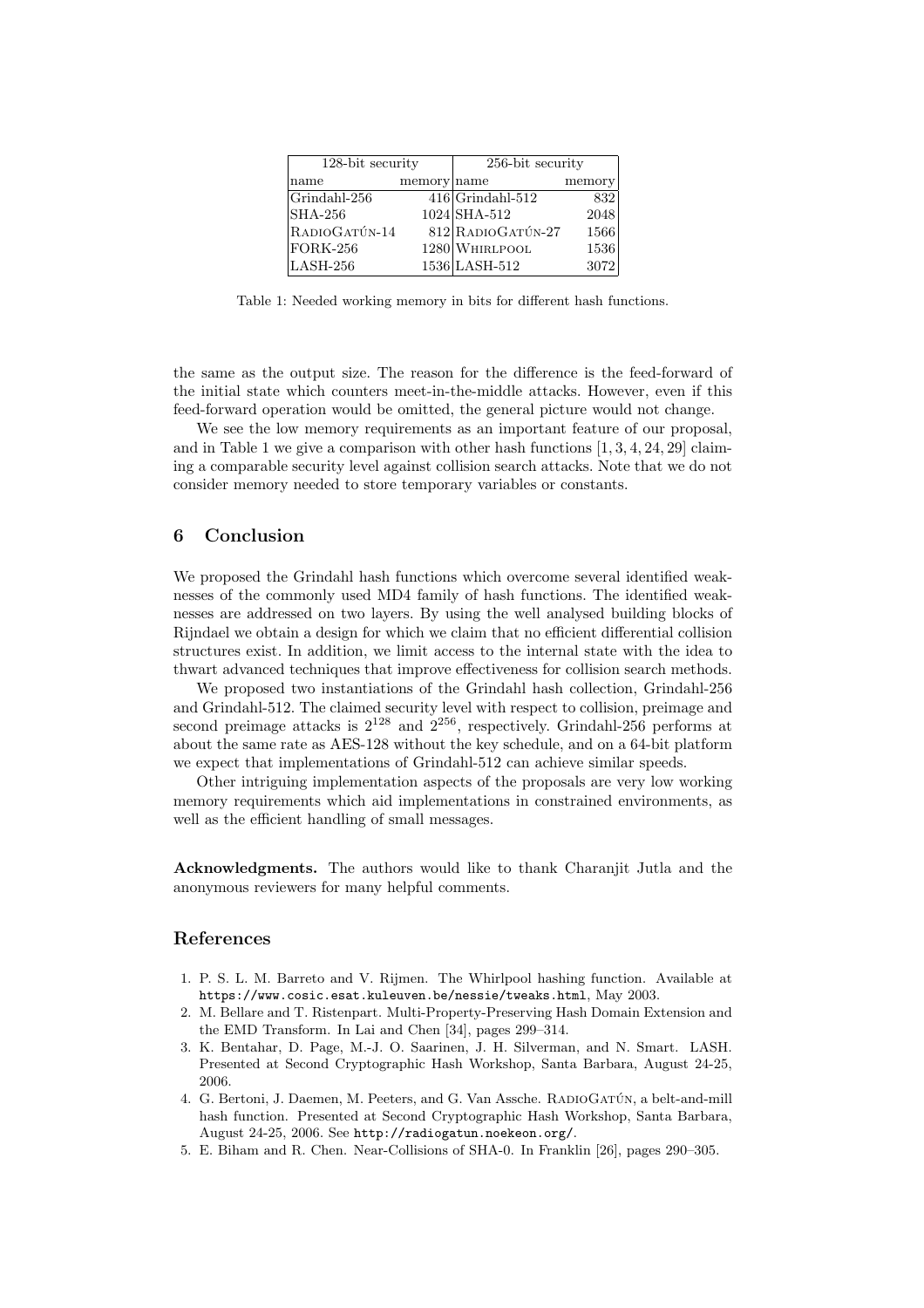- 6. E. Biham, R. Chen, A. Joux, P. Carribault, C. Lemuet, and W. Jalby. Collisions of SHA-0 and Reduced SHA-1. In Cramer [12], pages 36–57.
- 7. E. Biham and O. Dunkelman. A Framework for Iterative Hash Functions HAIFA. Presented at Second Cryptographic Hash Workshop, Santa Barbara, August 24-25, 2006.
- 8. A. Biryukov. The Design of a Stream Cipher LEX. In Selected Areas in Cryptography, Lecture Notes in Computer Science. Springer, 2006. To appear.
- 9. G. Brassard, editor. Advances in Cryptology CRYPTO '89, 9th Annual International Cryptology Conference, Santa Barbara, California, USA, August 20-24, 1989, Proceedings, volume 435 of Lecture Notes in Computer Science. Springer, 1990.
- 10. C. D. Cannière and C. Rechberger. Finding SHA-1 Characteristics: General Results and Applications. In Lai and Chen [34], pages 1–20.
- 11. F. Chabaud and A. Joux. Differential Collisions in SHA-0. In H. Krawczyk, editor, CRYPTO, volume 1462 of Lecture Notes in Computer Science, pages 56–71. Springer, 1998.
- 12. R. Cramer, editor. Advances in Cryptology EUROCRYPT 2005, 24th Annual International Conference on the Theory and Applications of Cryptographic Techniques, Aarhus, Denmark, May 22-26, 2005, Proceedings, volume 3494 of Lecture Notes in Computer Science. Springer, 2005.
- 13. The Crypto++ website. http://www.cryptopp.com/, 2007.
- 14. J. Daemen. Cipher and hash function design strategies based on linear and differential cryptanalysis. PhD thesis, Katholieke Universiteit Leuven, March 1995.
- 15. J. Daemen and C. S. K. Clapp. Fast Hashing and Stream Encryption with PANAMA. In S. Vaudenay, editor, Fast Software Encryption, volume 1372 of Lecture Notes in Computer Science, pages 60–74. Springer, 1998.
- 16. J. Daemen and V. Rijmen. The Block Cipher Rijndael. In J.-J. Quisquater and B. Schneier, editors, CARDIS, volume 1820 of Lecture Notes in Computer Science, pages 277–284. Springer, 1998.
- 17. J. Daemen and V. Rijmen. A New MAC Construction ALRED and a Specific Instance ALPHA-MAC. In H. Gilbert and H. Handschuh, editors, Fast Software Encryption, volume 3557 of Lecture Notes in Computer Science, pages 1–17. Springer, 2005.
- 18. I. Damgård. A Design Principle for Hash Functions. In Brassard [9], pages 416–427.
- 19. H. Dobbertin. Cryptanalysis of MD4. Journal of Cryptology, 11(4):253–271, 1998.
- 20. M. Feldhofer and C. Rechberger. A Case Against Currently Used Hash Functions in RFID Protocols. Presented at the Workshop on RFID Security 2006.
- 21. M. Feldhofer, J. Wolkerstorfer, and V. Rijmen. AES Implementation on a Grain of Sand. IEE Proceedings on Information Security, 152(1):13–20, October 2005.
- 22. N. Ferguson and B. Schneier. Practical Cryptography. Wiley Publishing, 2003.
- 23. FIPS 180-1, Secure Hash Standard. Federal Information Processing Standards Publication 180-1, U.S. Department of Commerce/NIST, National Technical Information Service, Springfield, Virginia, April 1995. Supersedes FIPS 180.
- 24. FIPS 180-2, Secure Hash Standard. Federal Information Processing Standards Publication 180-2, U.S. Department of Commerce/NIST, National Technical Information Service, Springfield, Virginia, August 2002. Supersedes FIPS 180 and FIPS 180-1.
- 25. FIPS 197, Advanced Encryption Standard (AES). Federal Information Processing Standards Publication 197, U.S. Department of Commerce/NIST, National Technical Information Service, Springfield, Virginia, November 2001.
- 26. M. K. Franklin, editor. Advances in Cryptology CRYPTO 2004, 24th Annual International CryptologyConference, Santa Barbara, California, USA, August 15-19, 2004, Proceedings, volume 3152 of Lecture Notes in Computer Science. Springer, 2004.
- 27. The Grindahl web page. http://www.ramkilde.com/grindahl, 2007.
- 28. S. Halevi and H. Krawczyk. Strengthening Digital Signatures via Randomized Hashing. In C. Dwork, editor, CRYPTO, volume 4117 of Lecture Notes in Computer Science, pages 41–59. Springer, 2006.
- 29. D. Hong, D. Chang, J. Sung, S. Lee, S. Hong, J. Lee, D. Moon, and S. Chee. A New Dedicated 256-Bit Hash Function: FORK-256. In M. Robshaw, editor, Fast Software Encryption, volume 4047 of Lecture Notes in Computer Science, pages 195– 209. Springer, 2006.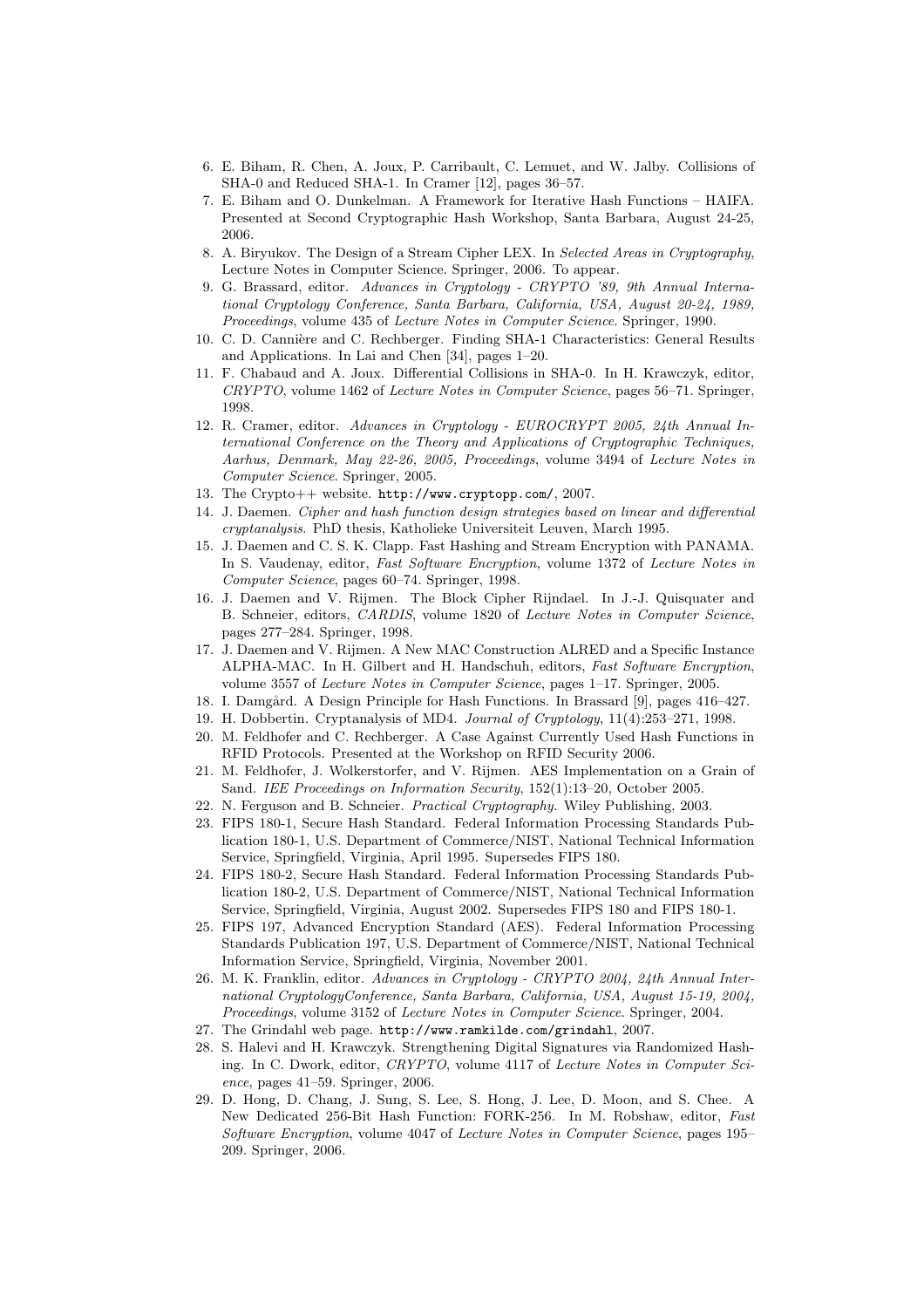- 30. A. Joux. Multicollisions in Iterated Hash Functions. Application to Cascaded Constructions. In Franklin [26], pages 306–316.
- 31. J. Kelsey and T. Kohno. Herding Hash Functions and the Nostradamus Attack. In S. Vaudenay, editor, EUROCRYPT, volume 4004 of Lecture Notes in Computer Science, pages 183–200. Springer, 2006.
- 32. J. Kelsey and S. Lucks. Collisions and Near-Collisions for Reduced-Round Tiger. In Robshaw [43], pages 111–125.
- 33. J. Kelsey and B. Schneier. Second Preimages on n-bit Hash Functions for Much Less than  $2^n$  Work. In Cramer [12], pages 474-490.
- 34. X. Lai and K. Chen, editors. Advances in Cryptology ASIACRYPT 2006, the 12th International Conference on the Theory and Application of Cryptology and Information Security, Shanghai, China, December 3-7, 2006, Proceedings, volume 4284 of Lecture Notes in Computer Science. Springer, 2006.
- 35. F. J. MacWilliams and N. J. A. Sloane. The Theory of Error-Correcting Codes. North-Holland Mathematical Library, 1977.
- 36. M. Matsui. How Far Can We Go on the x64 Processors? In Robshaw [43], pages 341–358.
- 37. R. C. Merkle. One Way Hash Functions and DES. In Brassard [9], pages 428–446.
- 38. R. C. Merkle. A Fast Software One-Way Hash Function. Journal of Cryptology, 3(1):43–58, 1990.
- 39. C. H. Meyer and M. Schilling. Secure program load with Manipulation Detection Code. In Proceedings of the 6th Worldwide Congress on Computer and Communications Security and Protection (SECURICOM'88), pages 111–130, 1988.
- 40. B. Preneel. Analysis and Design of Cryptographic Hash Functions. PhD thesis, Katholieke Universiteit Leuven, January 1993.
- 41. RFC 1321, The MD5 Message-Digest Algorithm. Internet Request for Comments 1321, R. Rivest, April 1992.
- 42. V. Rijmen and E. Oswald. Update on SHA-1. In A. Menezes, editor, CT-RSA, volume 3376 of Lecture Notes in Computer Science, pages 58–71. Springer, 2005.
- 43. M. J. B. Robshaw, editor. Fast Software Encryption, 13th International Workshop, FSE 2006, Graz, Austria, March 15-17, 2006, Revised Selected Papers, volume 4047 of Lecture Notes in Computer Science. Springer, 2006.
- 44. X. Wang, X. Lai, D. Feng, H. Chen, and X. Yu. Cryptanalysis of the Hash Functions MD4 and RIPEMD. In Cramer [12], pages 1–18.
- 45. X. Wang, Y. L. Yin, and H. Yu. Finding Collisions in the Full SHA-1. In V. Shoup, editor, CRYPTO, volume 3621 of Lecture Notes in Computer Science, pages 17–36. Springer, 2005.
- 46. X. Wang and H. Yu. How to Break MD5 and Other Hash Functions. In Cramer [12], pages 19–35.

# A Resistance of Concatenate-Permute-Truncate to known attacks

The well-known Merkle-Damgård construction  $[18, 37]$  is a construction method for hash functions based on an underlying compression function  $f: \{0,1\}^n \times \{0,1\}^b \rightarrow$  $\{0,1\}^n$ . The output size of the hash function is n. The main differences in the "Concatenate-Permute-Truncate" design are

- that we allow  $m > n$ , and hence attacking the internals of the hash function may be different (and hopefully harder) than attacking the hash function itself, and
- that we allow an output transformation, the blank rounds.

If  $m = n$  and  $\nu_{\text{br}} = 0$ , then the design can be seen as a special case of the Merkle-Damgård construction: we iterate "as usual" over a compression function of a certain kind. However, the possibility of varying m and  $\nu_{\rm br}$  makes it possible to obtain different properties for our design than the properties of hash functions based on the Merkle-Damgård construction.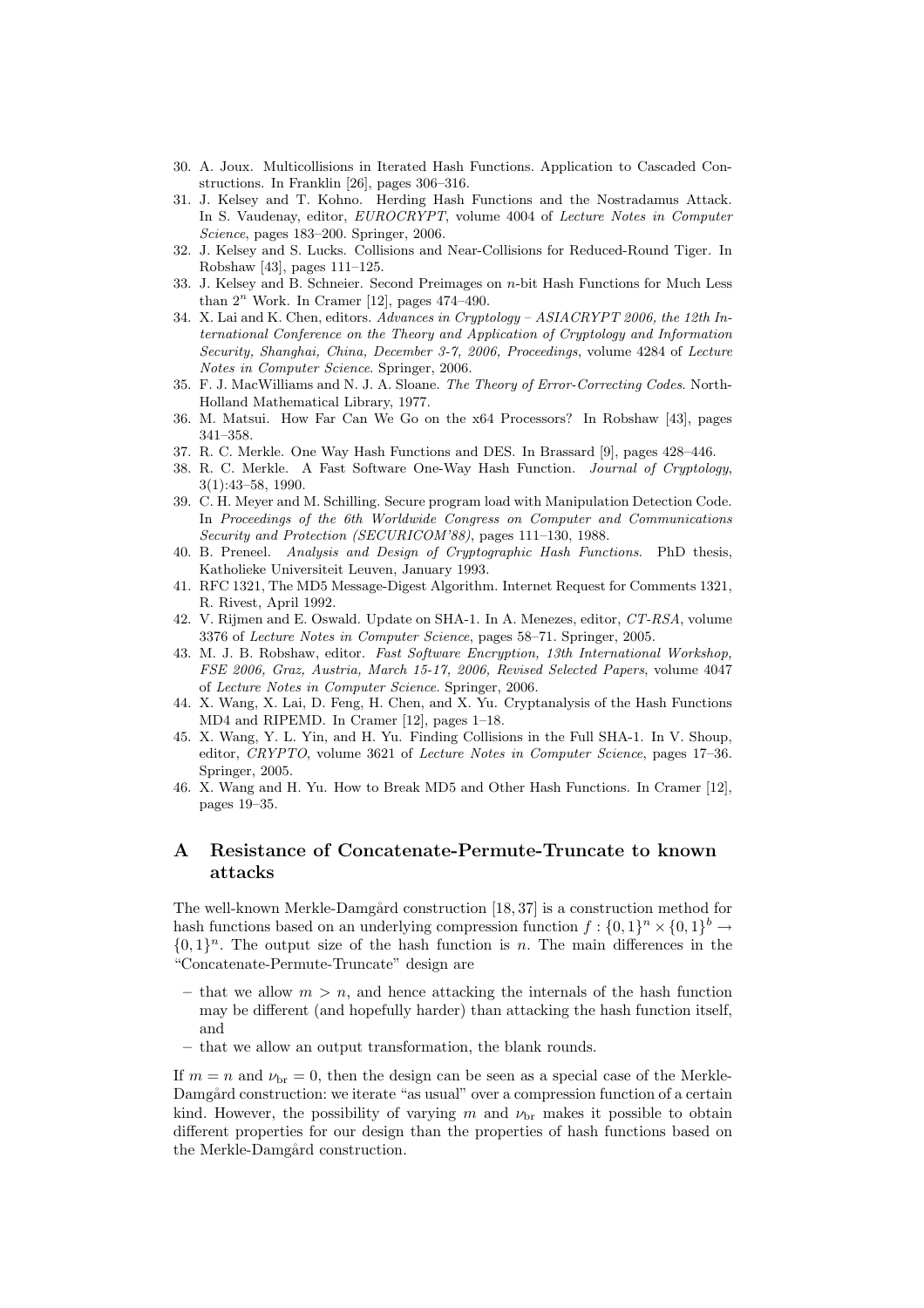In the following we describe some known attacks on the Merkle-Damgård construction, and we argue whether or not our design protects against these attacks, and, if applicable, how resistance to these attacks depends on the parameters  $n, m$ and  $\nu_{\text{br}}$ . The analysis will assume that P is a black-box permutation, i.e. that the internals of P are unknown.

#### A.1 The length-extension attack

Let  $H$  be a hash function based on the Merkle-Damgård construction. Then  $H$  is susceptible to the so-called length-extension attack [22]. Given a collision, i.e. two messages d and d', with  $|d| = |d'|$ , such that  $H(d) = H(d')$ , then for any suffix x it holds also that  $H(d||x) = H(d'||x)$ .

This attack can be applied to the design described above only if the collision occurs before the blank rounds. If  $m > n$  and we only consider the birthday attack, then an internal collision is harder to find than a collision for the full hash function.

A related property of the Merkle-Damgård construction is that if the length of an unknown message d, and hence the padding p of d, is known, and also  $H(d)$  is known, then  $H(d||p||x)$  can be computed for any suffix x. This attack is particularly a threat in some schemes that use a hash function for message authentication.

The attack can be mounted on a hash function following our design only if the attacker correctly guesses the  $b + m - n$  bits that are truncated away. If he does so, he can go backwards through the blank rounds and obtain the extended state after the processing of the last message block.

### A.2 Multi-collisions

An efficient method for constructing multi-collisions was described by A. Joux in 2004 [30]. A multi-collision is a set of (at least two) messages that all have the same hash. The attack of Joux has complexity  $t2^{n/2}$  to find a  $2^t$ -way multi-collision for an  $n$ -bit hash function in the Merkle-Damgård construction. In our design, the complexity would be  $t2^{m/2}$ . This is to be compared with a brute-force search for multi-collisions, which for even a modest  $t$  gets very close to  $2<sup>n</sup>$ . Hence, if one wants full resistance against the Joux multi-collision attack, one should choose  $m \geq 2n$ .

# A.3 The herding attack

The herding attack [31] by J. Kelsey and T. Kohno shows another slight weakness of the Merkle-Damgård construction. Here, a binary tree of collisions is used to form a hash result  $h$ , which an attacker publishes. Subsequently he chooses a message, finds a message linking to one of the leaves of the binary tree, and then he has a complete, partially chosen message  $d$  with the hash  $h$ .

The complexity of the simplest version of this attack in the Merkle-Damgård construction is about  $2^{(2n-5)/3}$ . In our design, n can be replaced by m, and so with  $m \geq (3n+5)/2$ , the complexity of the attack is the same as for a preimage, which is what one would expect from a random hash function.

There is another important version of the attack for which the complexity decreases with increased size of the message  $d$ . If the size of  $d$  is about  $2^r$ , then the complexity is about  $2^{(2n-5)/3-r}$ . Hence, for a given upper limit on the size of messages,  $m$  must be chosen accordingly if one wants to completely protect against this kind of attack.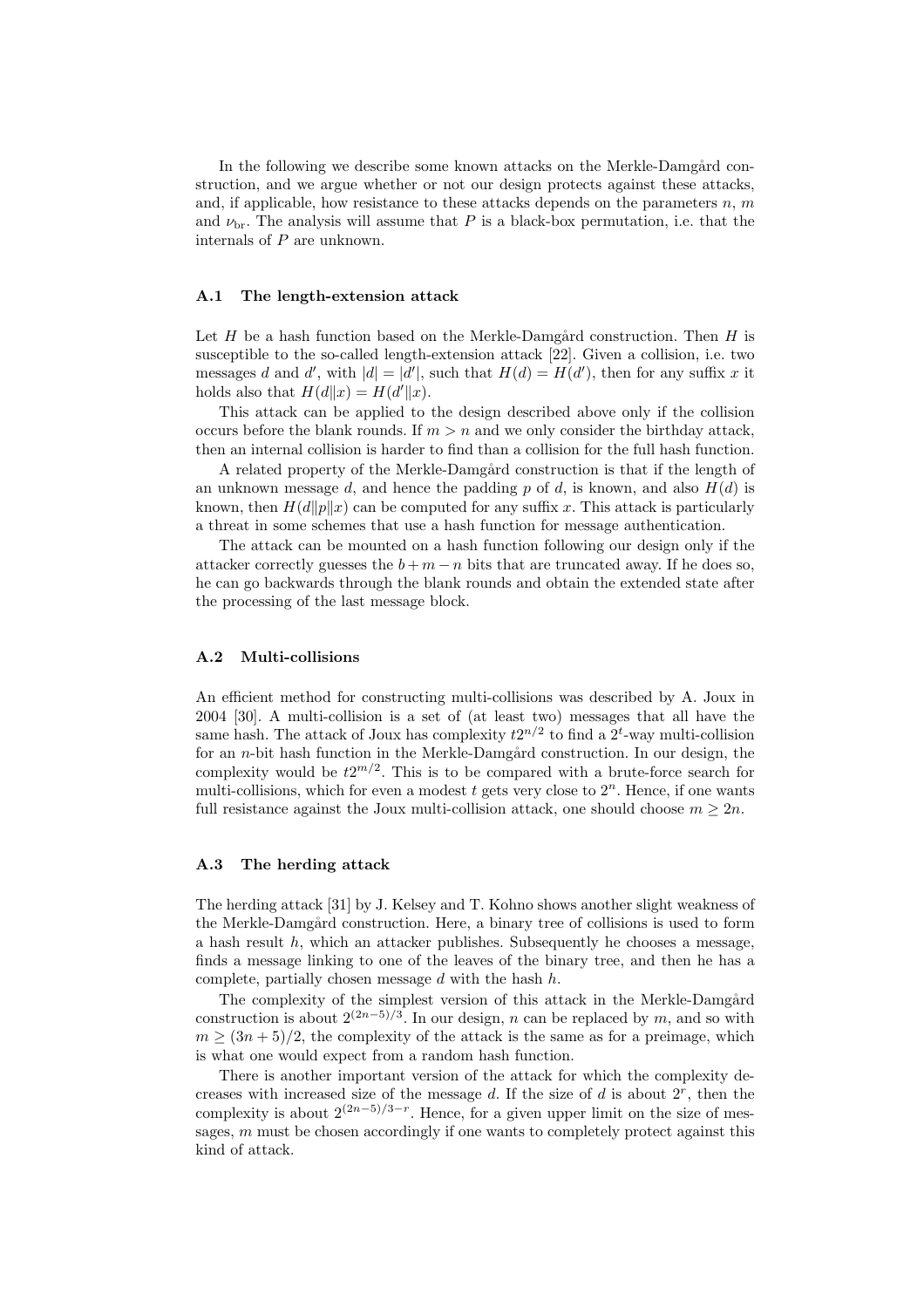#### A.4 Second preimage attack

There is a second preimage attack [33] by J. Kelsey and B. Schneier on the Merkle-Damgård construction. This attack requires finding an expandable message, meaning a set of messages of varying sizes such that all these messages collide internally in the hash function, given some fixed initial value. To find this expandable message one either makes use of fixed points or the ability to find (internal) collisions between a one-block message and a t-block message for varying values of t. Finally, the complexity of the attack depends on the complexity of finding the expandable message, and on the length of the target message, i.e. the message for which one tries to find a second message with the same hash. This complexity amounts to roughly  $2^{n/2} + 2^{n-k}$ , where k is the number of blocks in the target message. In our design, n can be replaced by  $m$ , and hence with no upper limit on the message size,  $m$  should be at least  $2n$  for this attack to have the same complexity as a brute-force search. If the target message can have length at most  $2^r$  blocks, then  $m \ge \min(2n, n + r)$ is required.

# B Reduced variants

We now suggest some methods of reducing the cryptographic strength of the two proposals Grindahl-256 and Grindahl-512, without reducing the output size. The methods can be combined, but some reductions rule out others, or modify the way that others can be applied.

- Increase the size of each message block to more than one column.
- Reduce the number of columns in the extended state. The number of columns should be at least 8 plus twice the number of columns that are overwritten by the message block. Otherwise, as described in Section 2.4, birthday attacks are simplified.
- Reduce the number of blank rounds.

# C A method for choosing rotation constants

We suggest the following method for choosing rotation constants in the Grindahl hash collection, given a particular geometry of the extended state. Let  $R_1$  be the set of  $\nu_{rw}$ -tuples of rotation constants that ensure optimal diffusion, i.e. all state bytes depend on all message bytes as quickly as possible. Let  $R_2 \subseteq R_1$  be the subset of  $R_1$  of rotation constants that ensure optimal diffusion in the blank rounds, i.e. when no extended state bytes are overwritten by message bytes.

Now let  $f_i(d_i)$  be the number of state bytes that message byte  $d_i$  affects after j rounds. Let  $\mu$  be the number of rounds needed for every state byte to be affected by every message byte. Now let  $R_3 \subseteq R_2$  be the subset of  $R_2$  of rotation constants for which the sum

$$
\sum_{j=1}^{\mu-1} \sum_{i=0}^{\nu_{\rm mb}-1} f_j(d_i)
$$

is maximal. Sort  $R_3$  lexicographically, i.e. such that  $(r_1, r_2, r_3, r_4)$  comes before  $(s_1, s_2, s_3, s_4)$  if and only if  $r_1 < s_1$ , or  $r_1 = s_1$  and  $r_2 < s_2$ , or  $(r_1, r_2) = (s_1, s_2)$ and  $r_3 < s_3$ , or  $(r_1, r_2, r_3) = (s_1, s_2, s_3)$  and  $r_4 < s_4$ . Choose as rotation constants the first tuple in the sorted  $R_3$ .